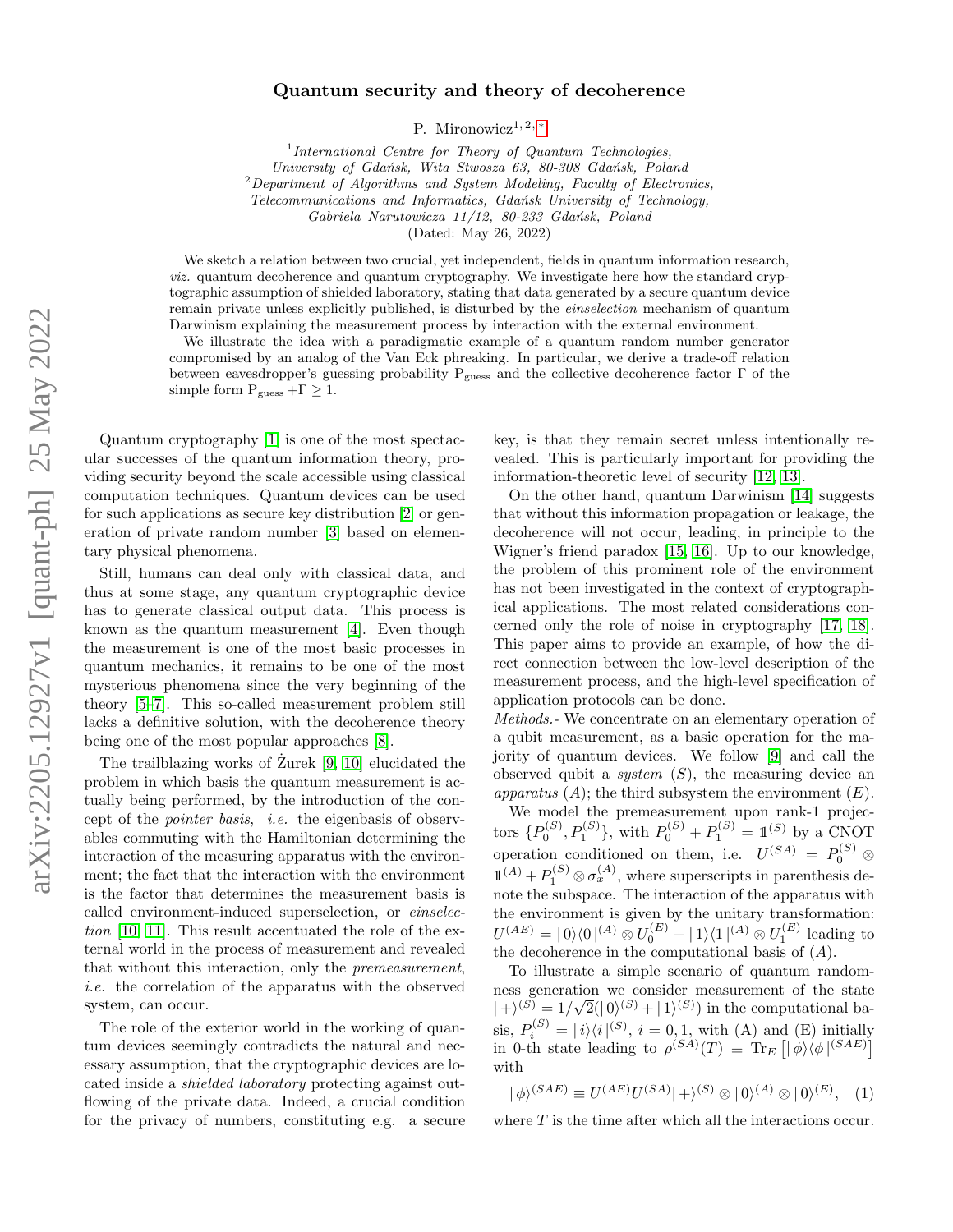We get that  $\Gamma = \left| \langle 0 |^{(E)} U_1^{(E) \dagger} U_0^{(E)} | 0 \rangle^{(E)} \right|$  is the collective decoherence factor of the joint state  $\rho^{(SA)}(T)$  equal to

$$
\frac{1}{2} \begin{bmatrix} 1 & 0 & 0 & \langle 0 |^{(E)}U_1^{(E)\dagger}U_0^{(E)} | 0 \rangle^{(E)} \\ 0 & 0 & 0 & 0 \\ 0 & 0 & 0 & 0 \\ \langle 0 |^{(E)}U_0^{(E)\dagger}U_1^{(E)} | 0 \rangle^{(E)} & 0 & 0 & 1 \end{bmatrix},
$$
\n(2)

and the full orthogonalization of measurement results occur [\[34\]](#page-4-14). For the measurement to betide we need also the full decoherence, *i.e.*  $\Gamma \ll 1$ .

The above model refers to the simplest quantum randomness generation, where the measured state  $|+\rangle^{(S)}$  is prepared in a basis that is unbiased [\[19\]](#page-4-15) to the basis  ${P_i^{(S)}}$  in which the premeasurement is performed, and the results are stored in the computational basis of the subsystem (A) that is initially preset to  $|0\rangle^{(A)}$  to maximize its information capacity [\[20\]](#page-4-16). The interaction part  $U^{(SA)}$  is designed by the user of the quantum device that calibrates the measuring device to measure in the selected basis, possibly taking into account the characteristics of his source of states; this part is also responsible for apparatus state orthogonalization.

The actual measurement is finalized by the interaction  $U^{(AE)}$ . That interaction is supposed to be engineered by the vendor of the measuring apparatus; the computational basis of  $(A)$  is actually the one that is being *dis*played to the user and the shape of  $U^{(AE)}$  is determined by the device's case, like e.g. plastic housing of a USB stick, or metal shielding of a rack-mounted multimeter.

We consider a 4-th subspace, denoted  $(V)$  for Van Ecktype eavesdropper since our approach is a quantum analog of the so-called Van Eck attack in classical cryptography [\[21\]](#page-4-17), where the electromagnetic radiation of classical devices is captured by antennas and used to intercept the private content.

In the attack, the eavesdropper intends to capture information regarding the measurement result stored in the apparatus. Since both the former and latter are classical data, we assume the result of wiretapping is stored in the computational basis. We consider a passive reception of the content of the environment, i.e. eavesdropper doesn't change it. This restricts his action to a CNOT conditioned on some orthogonal projectors  $\{P_0^{(E)}, P_1^{(E)}\}$ , with  $P_0^{(E)} + P_1^{(E)} = \mathbb{1}^{(E)}$ , *i.e.*  $U^{(EV)} = P_0^{(E)} \otimes 1 \! \! 1^{(V)} + P_1^{(E)} \otimes \sigma_x^{(V)}$ ; his initial state is  $|0\rangle^{(V)}$ .

Direct calculations show the final state  $|\psi\rangle^{(SAEV)}$  is

$$
(P_0^{(E)}U_0^{(E)}|0000\rangle^{(SAEV)} + P_1^{(E)}U_0^{(E)}|0001\rangle^{(SAEV)} + P_0^{(E)}U_1^{(E)}|1100\rangle^{(SAEV)} + P_1^{(E)}U_1^{(E)}|1101\rangle^{(SAEV)})/\sqrt{2},
$$
\n(3)

and thus the joint state of the user apparatus and the eavesdropper  $\rho^{(AV)}(T) = \text{Tr}_{SE} [|\psi\rangle\langle\psi|^{(SAEV)}]$  is a state diagonal in the computational basis with coefficients:  $\langle 0|U_0^{\dagger}P_1U_0|0\rangle/2, \langle 0|U_0^{\dagger}P_0U_0|0\rangle/2, \langle 0|U_1^{\dagger}P_1U_1|0\rangle/2, \text{ and}$  $\langle 0 | U_1^{\dagger} P_0 U_1 | 0 \rangle / 2$ , where we omitted the superscipt  $(E)$ .

The figure of cryptographical merit we consider here is the probability that the eavesdropper correctly guesses the measurement result of the apparatus [\[22–](#page-4-18)[25\]](#page-4-19), denoted Pguess. This happens when both two-dimensional subsystems  $(A)$  and  $(V)$  indicate the same binary value, thus it is given by:

<span id="page-1-0"></span>
$$
\langle 00 | ^{(AV)} \rho^{(AV)}(T) | 00 \rangle^{(AV)} + \langle 11 | ^{(AV)} \rho^{(AV)}(T) | 11 \rangle^{(AV)} = \frac{1}{2} \langle 0 |^{(E)} (U_0^{(E)\dagger} P_0^{(E)} U_0^{(E)} + U_1^{(E)\dagger} P_1^{(E)} U_1^{(E)}) | 0 \rangle^{(E)}.
$$
\n(4)

The environment  $(E)$  mediates between subsystems  $(A)$ and  $(V)$ , and can be of much larger dimension.

From [\(4\)](#page-1-0) we see, that the guessing probability depends both on the ability of the environment to gather information regarding the apparatus, modeled by  $\{U_0^{(E)}, U_1^{(E)}\}$ , and on the possibility of collecting the signal from the environment through the Van Eck-type antenna, modeled by  $\{P_0^{(E)}, P_1^{(E)}\}$ . The shielded laboratory assumption refers to the case with  $U_0^{(E)} = U_1^{(E)} = 1 \pmod{p}$ ; then the value of [\(4\)](#page-1-0) is 0.5, so no information leaks outside the laboratory, and simultaneously  $\Gamma = 1$ , thus the measurement does not occur.

The shielding determines  $U^{(AE)}$  and is dependent on the owner of the laboratory (and the technology used) and should be considered as a part of the quantum device. The antenna determines  $U^{(EV)}$  and is possessed by the wiretapper, and its capabilities are limited by his resources, reflecting his control over the information scattering. The rest of this paper aims to model the dependence of the guessing probability [\(4\)](#page-1-0) on the power of the eavesdropper.

Results.- Now, let us use the above results to analyse a case of the environment consisting of N qubits. We fol-low the standard approach [\[26,](#page-4-20) [27\]](#page-4-21) and model the  $U^{(AE)}$ interaction as N independent imperfect CNOT defined as  $U_{\oslash}(\theta) \equiv |0\rangle\langle 0|^{(A)} \otimes \mathbb{1}_{2}^{(\cdot)} + |1\rangle\langle 1|^{(A)} \otimes P_{\oslash}^{(\cdot)}$ , with  $P_{\oslash} \equiv \begin{pmatrix} \sin \theta & \cos \theta \\ \cos \theta & \sin \theta \end{pmatrix}$  $\cos\theta - \sin\theta$ ), and  $\theta$  fixed for the setup. Thus, we have  $U_0^{(E)} = \mathbb{1}_{2^N}$  and  $U_1^{(E)} = \bigotimes_{s=1}^{N} P_{\oslash}^{(s)}$ , where  $(s)$ denotes s-th environmental qubit.

From this it follows that the collective decoherence factor  $\Gamma = |\sin \theta|^{N}$ , or, that for a specific value of  $\Gamma$  an interaction with at least  $N \geq \frac{-\ln \Gamma}{-\ln|\sin \theta|}$  environmental qubits is required. The factor dependent on  $\theta$  is an engineering parameter, and  $\Gamma$  is a quantumness parameter, thus we may assume that the number  $n \leq N$  of qubits accessible to the eavesdropper is  $\frac{\mu(-\ln \Gamma)}{-\ln|\sin \theta|}$ , for some function  $\mu$ .

Let us consider the case when the eavesdropper is not able to perform a coherent measurement on multiple qubits, and needs to perform the guess basing on many separate single-qubit measurements. If he performs the Helstrom measurement [\[28\]](#page-4-22), with one of the projectors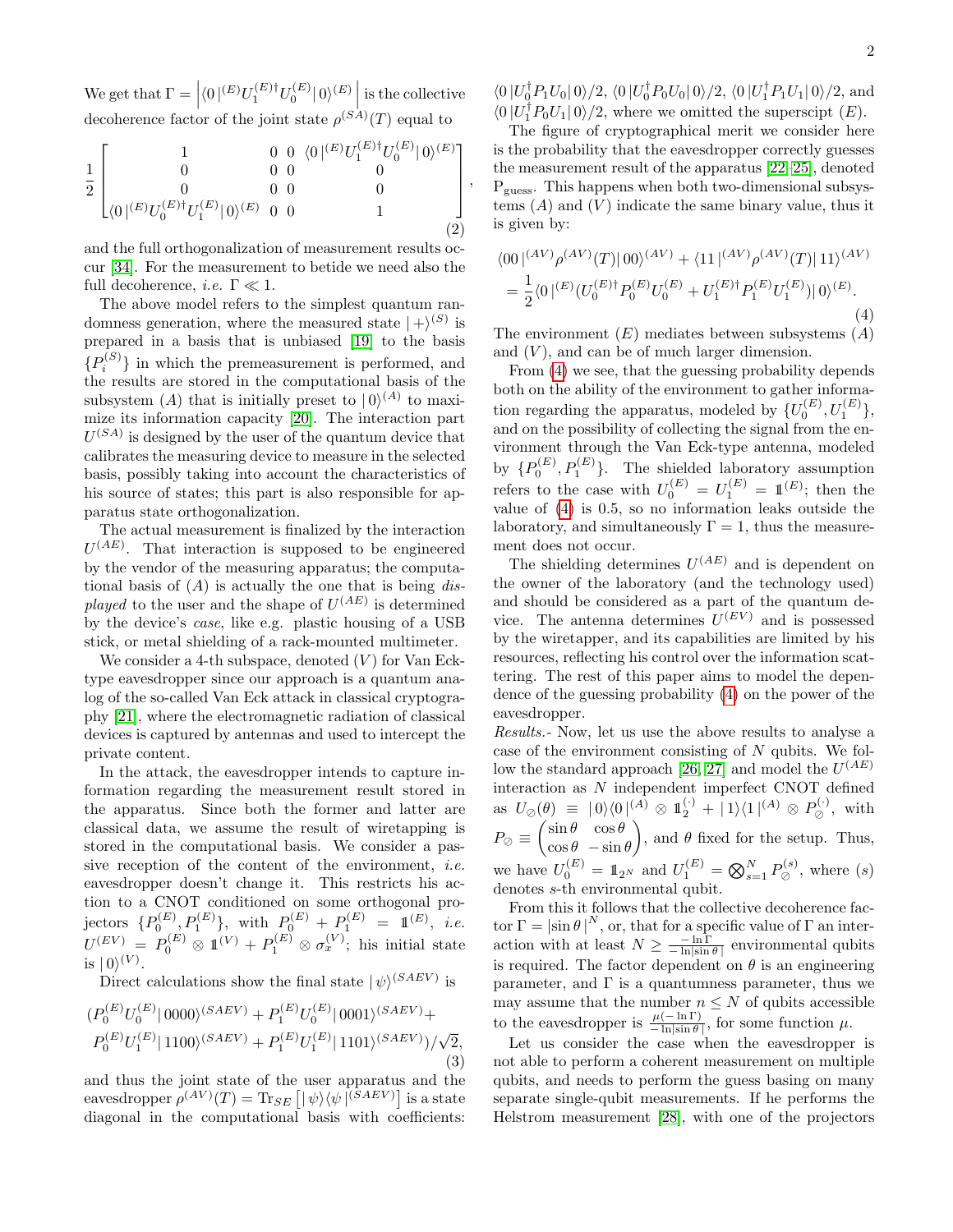given by  $\left( \frac{\cos^2(\theta/2)}{\sin \theta} - \frac{\sin \theta}{2} \right)$  $\frac{\cos^2(\theta/2) - (\sin \theta)/2}{-\sin \theta/2 \sin^2(\theta/2)}$ , on a specific environmental qubit, the success probability of correct distiguishing its state is  $p \equiv (1 + |\cos \theta|)/2$ .

Suppose that the guess is given as the majority of  $n$ single-qubit guesses, *i.e.* it succeeds when at least  $n/2$  of these guesses is correct. Thus, the total success proba-bility of the guess [\(4\)](#page-1-0) is equal to  $1 - F(n/2; n, p)$ , where  $F(\cdot; n, p)$  is the cumulative distribution function (CDF) of the binomial distribution with  $n$  Bernoulli trials with success probability p. Now, we ask, for what range of  $\Gamma$ , θ, and μ do we have  $P_{\text{guess}} \gg 1/2$ ?

It can be shown [\[29,](#page-4-23) [30\]](#page-4-24) that for  $p \in (0,1)$  and  $a < p$  it holds  $F(an; n, p) \leq \exp(-nD(a||p))$ , where  $D(a||p) \equiv a \ln \frac{a}{p} + (1-a) \ln \frac{1-a}{1-p}$  is the Kullback–Leibler divergence between Bernoulli random variables. Using the above formulae for  $p$  and  $n$  we directly get  $D(1/2||(1+|\cos\theta|)/2) = -\ln|\sin\theta|$ , and so

<span id="page-2-0"></span>
$$
P_{\text{guess}} \ge 1 - \exp(-\mu(-\ln \Gamma)), \tag{5}
$$

and the lower bound doesn't depend on  $\theta$ . From these considerations it follows that taking any  $\mu$  satisfying  $\lim_{x\to\infty}\mu(x) = \infty$  and  $\lim_{x\to\infty}\frac{\mu(x)}{x} = 0$  we have that in the classical limit an arbitrary small fraction of all environmental qubits is enough to provide the eavesdropper full access to cryptographic data.

This complies with the *information plateau* observation of the quantum Darwinism [\[14\]](#page-4-9). We also note when the whole environment is accessible to the eavesdropper, even in incoherent, semi-classical, manner, i.e. for  $\mu(x) = x$ , the relation [\(5\)](#page-2-0) takes a simple trade-off form

<span id="page-2-1"></span>
$$
P_{\text{guess}} + \Gamma \ge 1. \tag{6}
$$

We see that the shielded laboratory assumption  $P_{guess}$  $1/2$  entails  $\Gamma \geq 1/2$ , *viz.* restricts the measurement to premeasurement. The trade-off [\(6\)](#page-2-1) in particular states that the eavesdropper's ability to read out the information of the measurement limits the degree of decoherence.

We note that the above model is exceedingly simplistic, covering only a particular form of potential attacks of Van Eck's type, and may not be the most efficient one. Yet, this restricted and fairly simple and natural form of gathering information from the surroundings is enough to compromise the security of a device producing private numbers showing that the discussed sort of attacks is a serious threat.

Let us summarize the assumptions we make in the derivation of the trade-off [\(6\)](#page-2-1). We assume a particular form of the interaction  $U^{(SA)}$  justified by the functioning of a measuring device. The decomposition of the measurement process into parts  $U^{(SA)}$  and  $U^{(AE)}$  is justified by its logical order in the measurement, i.e. first occurs the premeasurement, and then occurs the decoherence. Thus, stating that the measuring device interacts with

3

the environment *via* some interaction  $U^{(AE)}$  is not restrictive. Next, we perform the calculations using a particular form of  $U^{(AE)}$  used in [\[26,](#page-4-20) [27\]](#page-4-21); we leave considerations with more general  $U^{(AE)}$  as an important new engineering task of designing cryptographical devices in a way more secure against Van Eck's attacks. The considered form of the interaction  $U^{(EV)}$  doesn't restrict the generality of our results, as it is sufficient for the trade-off relation to occur. We show that such interaction exists, possibly there exists another interaction  $U^{(EV)}$  for which the trade-off relation is even tighter; we also leave this for a further study of the interplay between designing devices with more suitable  $U^{(AE)}$  and attacks with more efficient  $U^{(EV)}.$ 

To see consequences of the above analysis, we start with the simplest case with one environmental qubit interacting *via* a perfect CNOT, *viz.*  $N = 1$  and  $\theta = 0$ . We have the full decoherence with  $\Gamma = 0$  but, if the only environmental qubit is intercepted by the eavesdropper, we also have  $P_{\text{guess}} = 1$ . For a toy model of decoherence with  $N = 20$  and  $\theta = \pi/4$  we have  $\Gamma \approx 0.001$ ; then for 1, 3, and 5 intercepted environmental qubits  $P_{guess}$  is 0.85, 0.94, and 0.98, respectively. For the more realistic case with  $\Gamma \approx 10^{-40}$  [\[31\]](#page-4-25) if the van Eck's antenna observes 1% or 5% of the environment, then  $P_{guess}$  is 0.6 or 0.99, respectively.

To investigate how the privacy of quantum random numbers from the above model is compromised by a coherent Van Eck-type antenna we performed also numerical simulations. Let  $D^{(E)}$  denote the dimension of the environment, and  $k \in \{2, \cdots, D^{(E)}\}\$ be the number of degrees of freedom of the environment the antenna can faithfully distinguish; the ratio  $k/D^{(E)}$  can be considered as the measure of how much of the environment is monitored, or controlled, by the eavesdropper.

In the numerical calculations we consider Haar dis-tributed [\[32\]](#page-4-26)  $\{U_0^{(E)}, U_1^{(E)}\}$ . To simulate the limitations on the Van Eck's antenna we now consider  $P_0^{(E)}$  of the following form. We decompose the space of the environment  $\mathcal{H}^{(E)}$  into two parts:  $\mathcal{H}^{(\hat{E})}$ , and  $\mathcal{H}^{(\tilde{E})}$ , with dimensions k and  $D^{(E)} - k$ , respectively; so that  $\mathcal{H}^{(E)} = \mathcal{H}^{(\hat{E})} \oplus \mathcal{H}^{(\tilde{E})}$ , where  $\oplus$  denotes the direct sum of spaces. We take  $P_0^{(E)} = P^{(\hat{E})} \oplus \mathbb{1}^{(\tilde{E})}$ , where  $P^{(\hat{E})}$  is an arbitrary projector on  $\mathcal{H}^{(E)}$  with the rank  $|k/2|$ .

We executed the computation of  $(4)$  for  $D^{(E)}$  = 20, 50, 100, 200. To this end, for each instance we parametrized the operator  $P^{(\hat{E})}$  and performed gradient search to maximize the value of the quessing probability. We averaged the results of several (15, 8, 11, and 4, respectively) instances with different  $\{U_0^{(E)}, U_1^{(E)}\}$ . The results are shown at Fig. [1.](#page-3-4)

It can be observed that the guessing probability is more or less proportional to the observed part of the environment. We note that even when the eavesdropper possesses full access to the environment's information, he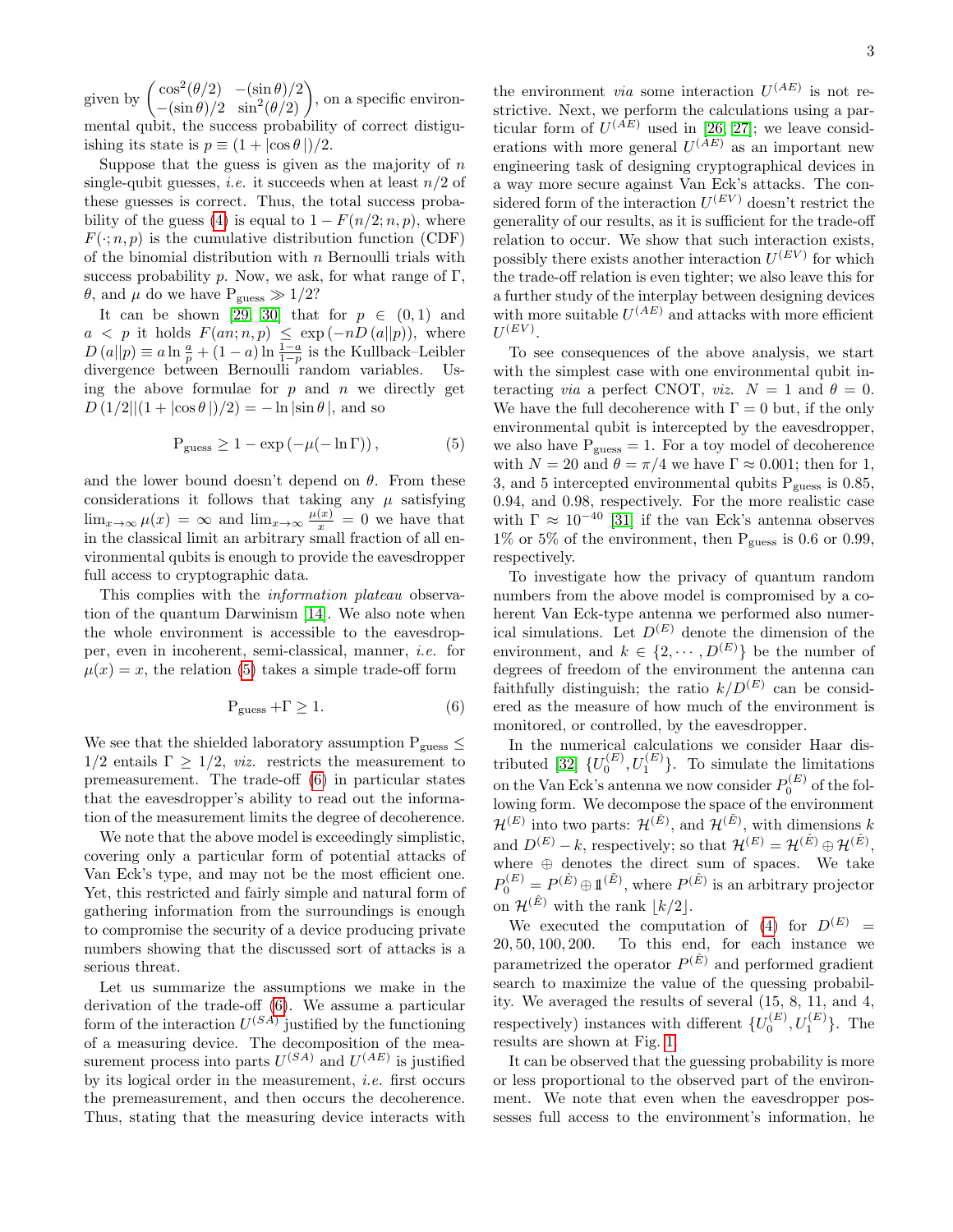

<span id="page-3-4"></span>FIG. 1. The dependence of the guessing probability of the indicator of the measuring apparatus by a Van Eck-type eavesdropper depending on the relative size of the part of the environment observed by the wiretapping antenna for different dimensions  $D^{(E)}$  of the environment.

still may not be able to achieve the value 1 of guessing probability since not all information could have been propagated, especially when the value of  $D^{(E)}$  is small. This relates to the situation with  $\Gamma \gg 0$ , so with no full measurement inside the laboratory.

Conclusions.- Despite this work being embedded in the framework of einselection and quantum Darwinism, we don't consider here the usual scenario of information widespread in multiple copies of independent parts of the environment. We concentrate on the observation of a single observer, so, this cannot be understood as a model of objectivity [\[33\]](#page-4-27) (or inter-subjectivity [\[34,](#page-4-14) [35\]](#page-4-28)) as investigated in the recent works [\[26\]](#page-4-20). Yet, it is obvious, that after a measurement is performed, then knowing what has been measured *(i.e.* the basis), should imply the ability to copy and disseminate the result [\[36,](#page-4-29) [37\]](#page-4-30).

We have seen that the shielded laboratory assumption prevents the occurrence of measurement; and that by relaxing this assumption, we open a way for attacks similar to the Van Eck phreaking. We note that although Fig. [1](#page-3-4) shows cases with relatively small sizes of the environment compared to macroscopic objects, it suggests that the greater the dimension, the lower part of the laboratory's surroundings has to be under control for the significant potential for eavesdropping. Indeed, the relation [\(6\)](#page-2-1) we derived for incoherent qubits phreaking clearly indicates that any sort of cryptographic protocol is prone to the discussed type of attacks. We would like to stress that our topic is not an analysis of the case when the device that processes quantum information happens not to be perfectly shielded due to imperfections; on contrary, we show that for any quantum measuring-based device to function properly it is necessary to drop the perfect shielding assumption by the design.

In this preliminary study, we investigated only the simplest case where the quantum randomness is obtained from the measurement on a different basis than the pre-

pared state. Although simple, this scenario is ubiquitous as an ingredient of more involved and complex quantum protocols.

This work intends to show that the quantitative investigation of the relation between two important, yet till now disjoint, areas of quantum information, viz. theory (quantum Darwinism) and application (quantum cryptography) of measurements, is possible. Quantum cryptography is a wide field and is currently the only quantum information research area with serious commercial deployments [\[38\]](#page-4-31). Our main premise is to change one of the essential parts of the paradigm of quantum cryptography that was based on neglecting, or abstracting from, the way the quantum measurement is performed in cryptographic devices.

We expect the presented result will encourage researchers working on decoherence theory to contribute to the development of the design of cryptographic devices, similarly as they contribute to the area of quantum computation [\[39,](#page-4-32) [40\]](#page-4-33). We consider it an interesting and vital problem, how such analysis can be extended to more complicated scenarios, and cover such problems as quantum communication [\[2\]](#page-3-2) or quantum key distribution [\[41\]](#page-4-34), not only in a device-dependent scenario, like in this work, but possibly in device-independent [\[42\]](#page-4-35), or semi-device-independent [\[43\]](#page-4-36) frameworks.

We close this work with the practical open question of whether it is possible to protect against the introduced type of attacks? We predict the general answer, with the eavesdropper with sufficient control over the environment, to be negative. Still, it is plausible that under some reasonable assumptions regarding the technology of the eavesdropper, one can engineer the shielding in such a way that the measurement does occur while the wiretapping task becomes burdensome.

Acknowledgments.- The work is supported by the Foundation for Polish Science (IRAP project, ICTQT, contract no. 2018/MAB/5, co-financed by EU within Smart Growth Operational Programme) and NCBiR QUAN-TERA/2/2020 (www.quantera.eu) under the project eDICT. The numerical calculations we conducted using OCTAVE 6.1 [\[44\]](#page-4-37), and packages QETLAB 0.9 [\[45\]](#page-4-38) and Quantinf 0.5.1 [\[46\]](#page-4-39).

<span id="page-3-0"></span><sup>∗</sup> [piotr.mironowicz@gmail.com](mailto:piotr.mironowicz@gmail.com)

- <span id="page-3-1"></span>[1] Gisin, N., Ribordy, G., Tittel, W., Zbinden, H., Quantum cryptography, Reviews of Modern Physics, 74(1), 145 (2002).
- <span id="page-3-2"></span>[2] Bennett, C. H., Brassard, G., Quantum cryptography: Public key distribution and coin tossing, Proceedings of the International Conference on Computers, Systems and Signal Processing, Bangalore, India, pp. 175-179, [arXiv:2003.06557](http://arxiv.org/abs/2003.06557) (1984).
- <span id="page-3-3"></span>[3] Herrero-Collantes, M., Garcia-Escartin, J. C., Quantum